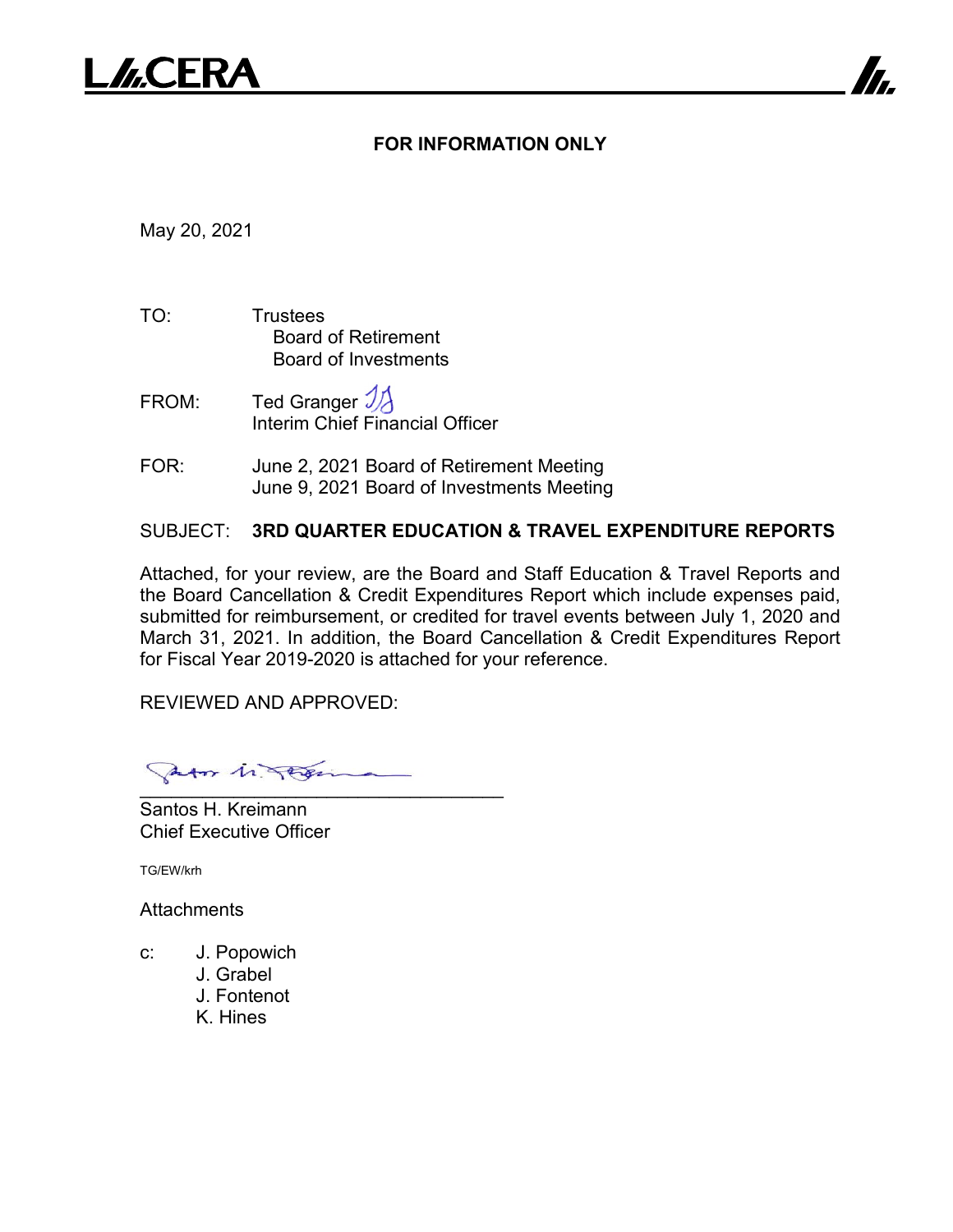

# **EDUCATION AND TRAVEL EXPENDITURE REPORT**

#### **FOR FISCAL YEAR 2021**

| Cat   | <b>Purpose of Travel -</b><br><b>Location - Travel Dates</b>                                            | <b>Travel</b><br><b>Status</b> | <b>Total</b><br><b>Expense</b> | Registration | Lodging | Airfare | Ground<br>Transp. |        | Mileage Porterage | Parking | Meals  | <b>Per Diem</b> | Misc.  |
|-------|---------------------------------------------------------------------------------------------------------|--------------------------------|--------------------------------|--------------|---------|---------|-------------------|--------|-------------------|---------|--------|-----------------|--------|
|       | <b>Alan Bernstein</b>                                                                                   |                                |                                |              |         |         |                   |        |                   |         |        |                 |        |
| B     | Edu-2020 SACRS Fall Virtual<br>Conference - VIRTUAL - 11/10/2020 -<br>11/13/2020                        | Attended                       | \$120.00                       | \$120.00     | \$0.00  | \$0.00  | \$0.00            | \$0.00 | \$0.00            | \$0.00  | \$0.00 | \$0.00          | \$0.00 |
|       | <b>Totals for Alan Bernstein:</b>                                                                       |                                | \$120.00                       | \$120.00     | \$0.00  | \$0.00  | \$0.00            | \$0.00 | \$0.00            | \$0.00  | \$0.00 | \$0.00          | \$0.00 |
|       | <b>Elizabeth Ginsberg</b>                                                                               |                                |                                |              |         |         |                   |        |                   |         |        |                 |        |
| B.    | Edu - CALAPRS Principles for Trustees -<br>VIRTUAL - 08/18/2020 - 08/26/2020                            | Attended                       | \$500.00                       | \$500.00     | \$0.00  | \$0.00  | \$0.00            | \$0.00 | \$0.00            | \$0.00  | \$0.00 | \$0.00          | \$0.00 |
|       | <b>Totals for Elizabeth Ginsberg:</b>                                                                   |                                | \$500.00                       | \$500.00     | \$0.00  | \$0.00  | \$0.00            | \$0.00 | \$0.00            | \$0.00  | \$0.00 | \$0.00          | \$0.00 |
|       | <b>Vivian Gray</b>                                                                                      |                                |                                |              |         |         |                   |        |                   |         |        |                 |        |
| $B -$ | Edu - SACRS Public Pension Investment<br>Management Program 2020 - VIRTUAL -<br>07/28/2020 - 08/13/2020 | Attended                       | \$500.00                       | \$500.00     | \$0.00  | \$0.00  | \$0.00            | \$0.00 | \$0.00            | \$0.00  | \$0.00 | \$0.00          | \$0.00 |
|       | Edu - Koried Black Directors' Virtual<br>Workshop - VIRTUAL - 10/15/2020 -<br>10/15/2020                | Attended                       | \$395.00                       | \$395.00     | \$0.00  | \$0.00  | \$0.00            | \$0.00 | \$0.00            | \$0.00  | \$0.00 | \$0.00          | \$0.00 |
|       | Edu-2020 SACRS Fall Virtual<br>Conference - VIRTUAL - 11/10/2020 -<br>11/13/2020                        | Attended                       | \$120.00                       | \$120.00     | \$0.00  | \$0.00  | \$0.00            | \$0.00 | \$0.00            | \$0.00  | \$0.00 | \$0.00          | \$0.00 |
|       | Edu - CALAPRS General Assembly -<br>VIRTUAL - 03/08/2021 - 03/09/2021                                   | Attended                       | \$250.00                       | \$250.00     | \$0.00  | \$0.00  | \$0.00            | \$0.00 | \$0.00            | \$0.00  | \$0.00 | \$0.00          | \$0.00 |
|       |                                                                                                         | <b>Totals for Vivian Gray:</b> | \$1,265.00                     | \$1,265.00   | \$0.00  | \$0.00  | \$0.00            | \$0.00 | \$0.00            | \$0.00  | \$0.00 | \$0.00          | \$0.00 |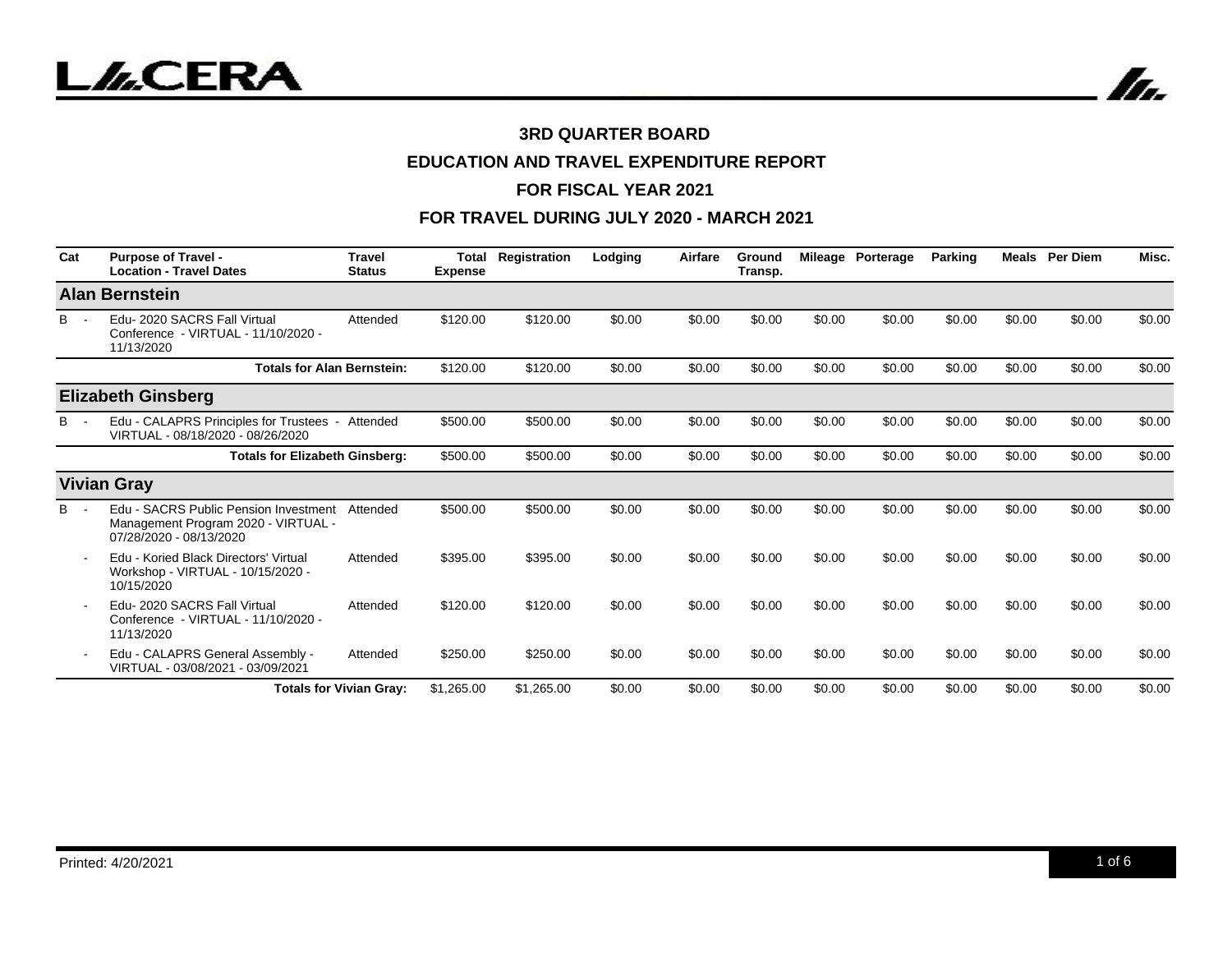In.

### **3RD QUARTER BOARD**

# **EDUCATION AND TRAVEL EXPENDITURE REPORT**

#### **FOR FISCAL YEAR 2021**

| Cat   | <b>Purpose of Travel -</b><br><b>Location - Travel Dates</b>                                                                         | <b>Travel</b><br><b>Status</b> | Total<br><b>Expense</b> | Registration | Lodging | Airfare | Ground<br>Transp. |        | Mileage Porterage | Parking |        | <b>Meals</b> Per Diem | Misc.  |
|-------|--------------------------------------------------------------------------------------------------------------------------------------|--------------------------------|-------------------------|--------------|---------|---------|-------------------|--------|-------------------|---------|--------|-----------------------|--------|
|       | <b>David Green</b>                                                                                                                   |                                |                         |              |         |         |                   |        |                   |         |        |                       |        |
| B     | Edu - PPI 2020 Summer Roundtable -<br>Los Angeles CA - 07/14/2020 -<br>07/16/2020                                                    | Attended                       | \$175.00                | \$175.00     | \$0.00  | \$0.00  | \$0.00            | \$0.00 | \$0.00            | \$0.00  | \$0.00 | \$0.00                | \$0.00 |
|       | Edu - Pacific Council - "Bevond the<br>Horizon" Summit - VIRTUAL -<br>07/20/2020 - 07/24/2020                                        | Attended                       | \$150.00                | \$150.00     | \$0.00  | \$0.00  | \$0.00            | \$0.00 | \$0.00            | \$0.00  | \$0.00 | \$0.00                | \$0.00 |
|       | Edu - The Pacific Council on International Attended<br>Policy's PolicyWest 2020 - VIRTUAL -<br>12/03/2020 - 12/04/2020               |                                | \$50.00                 | \$50.00      | \$0.00  | \$0.00  | \$0.00            | \$0.00 | \$0.00            | \$0.00  | \$0.00 | \$0.00                | \$0.00 |
|       |                                                                                                                                      | <b>Totals for David Green:</b> | \$375.00                | \$375.00     | \$0.00  | \$0.00  | \$0.00            | \$0.00 | \$0.00            | \$0.00  | \$0.00 | \$0.00                | \$0.00 |
|       | <b>Elizabeth Greenwood</b>                                                                                                           |                                |                         |              |         |         |                   |        |                   |         |        |                       |        |
| в     | Edu- PPI 2020 Asia Pacific Roundtable -<br>VIRTUAL - 10/20/2020 - 10/22/2020                                                         | Attended                       | \$175.00                | \$175.00     | \$0.00  | \$0.00  | \$0.00            | \$0.00 | \$0.00            | \$0.00  | \$0.00 | \$0.00                | \$0.00 |
|       | Edu - Yale School of Management<br><b>Executive Education - Women's</b><br>Leadership Program - VIRTUAL -<br>11/18/2020 - 11/18/2020 | Attended                       | \$2,800.00              | \$2,800.00   | \$0.00  | \$0.00  | \$0.00            | \$0.00 | \$0.00            | \$0.00  | \$0.00 | \$0.00                | \$0.00 |
|       | <b>Totals for Elizabeth Greenwood:</b>                                                                                               |                                | \$2,975.00              | \$2,975.00   | \$0.00  | \$0.00  | \$0.00            | \$0.00 | \$0.00            | \$0.00  | \$0.00 | \$0.00                | \$0.00 |
|       | <b>James Harris</b>                                                                                                                  |                                |                         |              |         |         |                   |        |                   |         |        |                       |        |
| $B -$ | Edu - SACRS Public Pension Investment<br>Management Program 2020 - VIRTUAL -<br>07/28/2020 - 08/13/2020                              | Attended                       | \$500.00                | \$500.00     | \$0.00  | \$0.00  | \$0.00            | \$0.00 | \$0.00            | \$0.00  | \$0.00 | \$0.00                | \$0.00 |
|       | <b>Totals for James Harris:</b>                                                                                                      |                                | \$500.00                | \$500.00     | \$0.00  | \$0.00  | \$0.00            | \$0.00 | \$0.00            | \$0.00  | \$0.00 | \$0.00                | \$0.00 |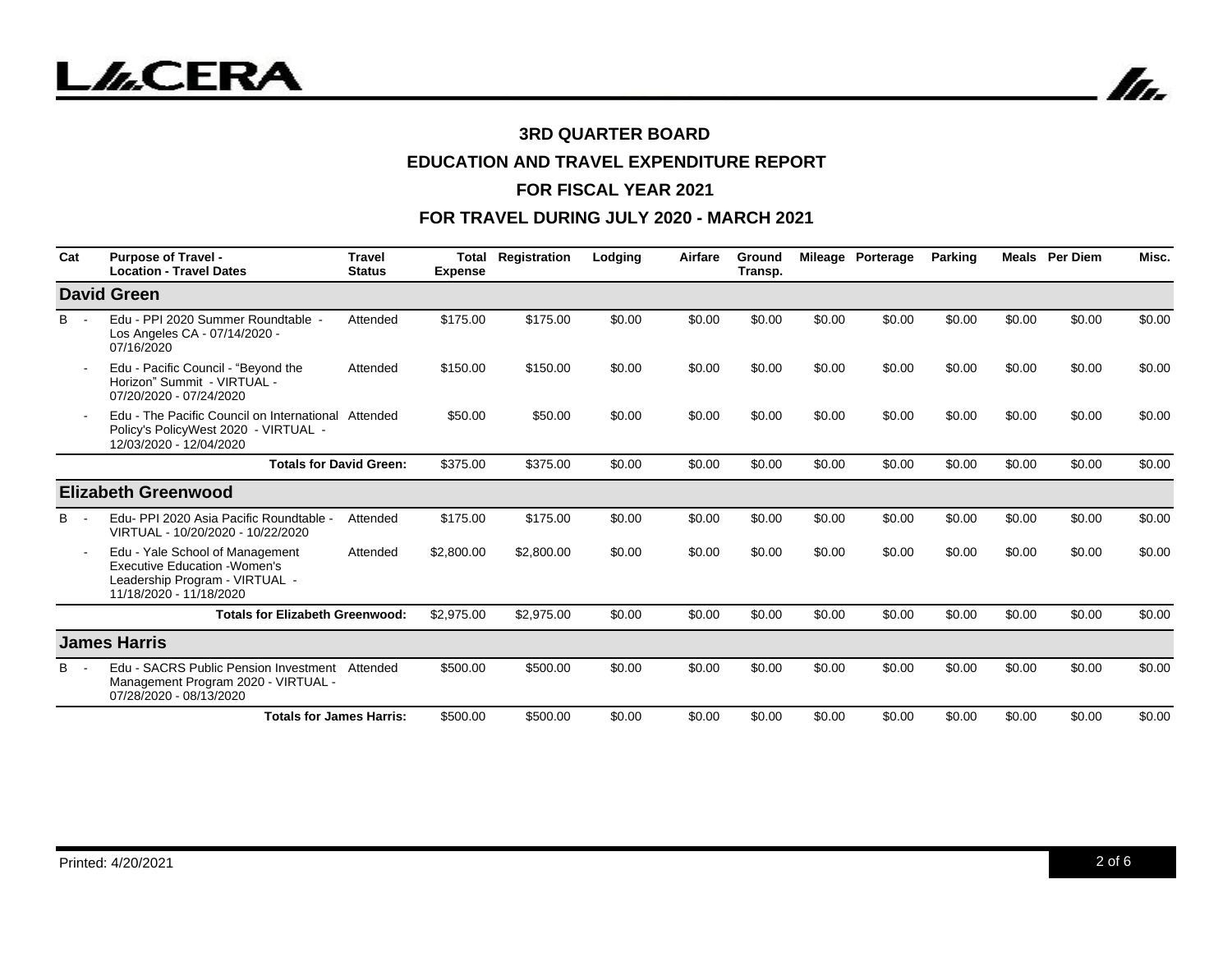

# **EDUCATION AND TRAVEL EXPENDITURE REPORT**

#### **FOR FISCAL YEAR 2021**

| Cat | <b>Purpose of Travel -</b><br><b>Location - Travel Dates</b>                                                                          | <b>Travel</b><br><b>Status</b> | <b>Expense</b> | <b>Total Registration</b> | Lodging | Airfare | Ground<br>Transp. |        | Mileage Porterage | Parking | Meals  | <b>Per Diem</b> | Misc.  |
|-----|---------------------------------------------------------------------------------------------------------------------------------------|--------------------------------|----------------|---------------------------|---------|---------|-------------------|--------|-------------------|---------|--------|-----------------|--------|
|     | <b>Shawn Kehoe</b>                                                                                                                    |                                |                |                           |         |         |                   |        |                   |         |        |                 |        |
| B - | Edu- PPI 2020 Asia Pacific Roundtable -<br>VIRTUAL - 10/20/2020 - 10/22/2020                                                          | Attended                       | \$175.00       | \$175.00                  | \$0.00  | \$0.00  | \$0.00            | \$0.00 | \$0.00            | \$0.00  | \$0.00 | \$0.00          | \$0.00 |
|     | Edu - NCPERS Fall Conference -<br>VIRTUAL - 02/02/2021 - 02/03/2021                                                                   | Attended                       | \$300.00       | \$300.00                  | \$0.00  | \$0.00  | \$0.00            | \$0.00 | \$0.00            | \$0.00  | \$0.00 | \$0.00          | \$0.00 |
|     | <b>Totals for Shawn Kehoe:</b>                                                                                                        |                                | \$475.00       | \$475.00                  | \$0.00  | \$0.00  | \$0.00            | \$0.00 | \$0.00            | \$0.00  | \$0.00 | \$0.00          | \$0.00 |
|     | <b>Joseph Kelly</b>                                                                                                                   |                                |                |                           |         |         |                   |        |                   |         |        |                 |        |
| в.  | Edu - NACD Financial Services Industry<br>Outlook: Future Trends in Middle Market<br>Credit - VIRTUAL - 01/07/2021 -<br>01/07/2021    | Attended                       | \$30.00        | \$30.00                   | \$0.00  | \$0.00  | \$0.00            | \$0.00 | \$0.00            | \$0.00  | \$0.00 | \$0.00          | \$0.00 |
|     | Edu - NACD Hospitality and Travel<br>Industry Outlook: Insights, Impacts, and<br>Opportunities - VIRTUAL - 01/27/2021 -<br>01/27/2021 | Attended                       | \$30.00        | \$30.00                   | \$0.00  | \$0.00  | \$0.00            | \$0.00 | \$0.00            | \$0.00  | \$0.00 | \$0.00          | \$0.00 |
|     | Edu - PPI Virtual Roundtable - VIRTUAL<br>- 02/16/2021 - 02/18/2021                                                                   | Attended                       | \$175.00       | \$175.00                  | \$0.00  | \$0.00  | \$0.00            | \$0.00 | \$0.00            | \$0.00  | \$0.00 | \$0.00          | \$0.00 |
|     |                                                                                                                                       | Totals for Joseph Kelly:       | \$235.00       | \$235.00                  | \$0.00  | \$0.00  | \$0.00            | \$0.00 | \$0.00            | \$0.00  | \$0.00 | \$0.00          | \$0.00 |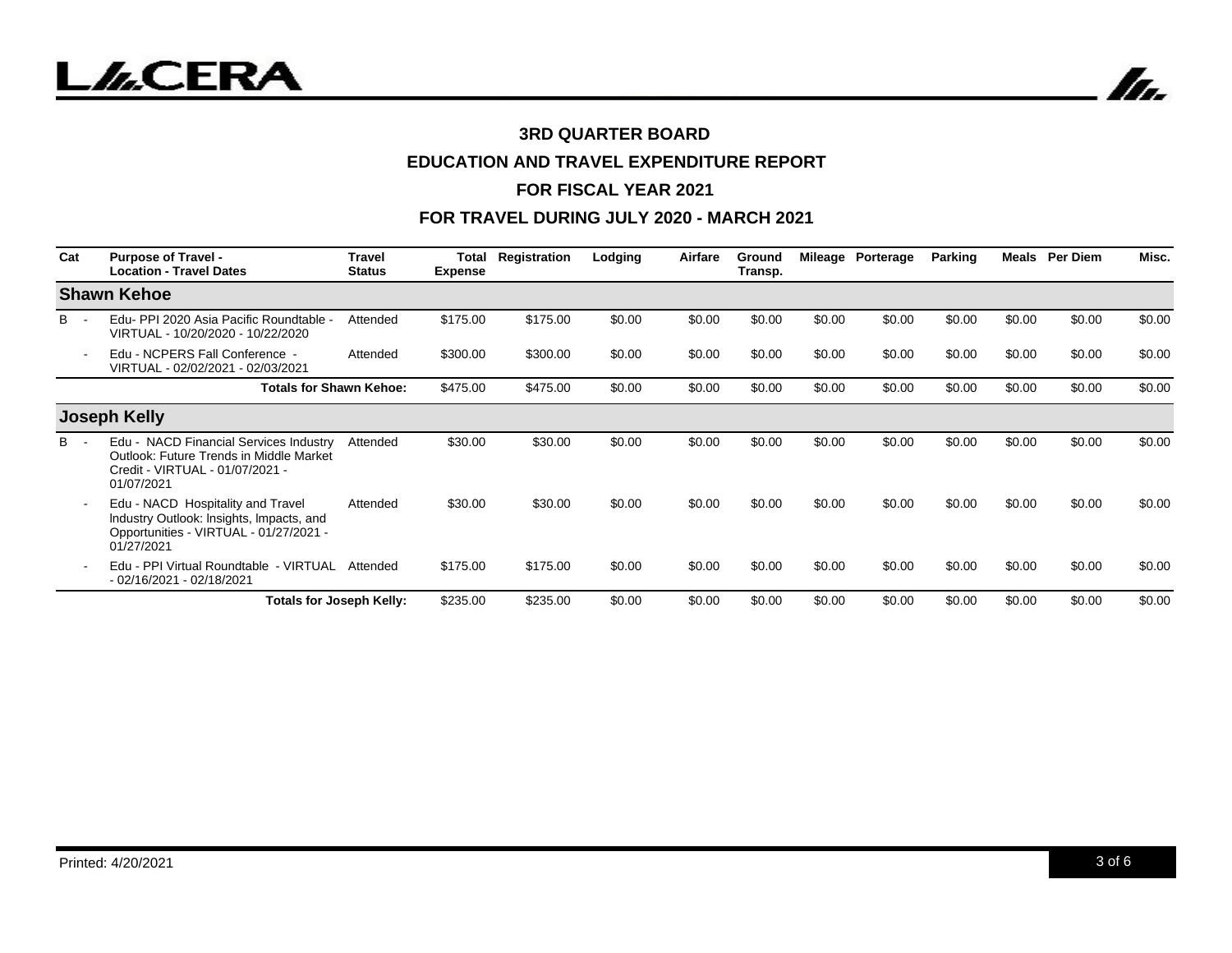In.

### **3RD QUARTER BOARD**

# **EDUCATION AND TRAVEL EXPENDITURE REPORT**

#### **FOR FISCAL YEAR 2021**

| Cat   | <b>Purpose of Travel -</b><br><b>Location - Travel Dates</b>                                                            | <b>Travel</b><br><b>Status</b> | <b>Expense</b> | <b>Total Registration</b> | Lodging | Airfare | Ground<br>Transp. |        | Mileage Porterage | Parking |        | <b>Meals</b> Per Diem | Misc.  |
|-------|-------------------------------------------------------------------------------------------------------------------------|--------------------------------|----------------|---------------------------|---------|---------|-------------------|--------|-------------------|---------|--------|-----------------------|--------|
|       | <b>Keith Knox</b>                                                                                                       |                                |                |                           |         |         |                   |        |                   |         |        |                       |        |
| $B -$ | Edu - PPI 2020 Summer Roundtable -<br>Los Angeles CA - 07/14/2020 -<br>07/16/2020                                       | Attended                       | \$175.00       | \$175.00                  | \$0.00  | \$0.00  | \$0.00            | \$0.00 | \$0.00            | \$0.00  | \$0.00 | \$0.00                | \$0.00 |
|       | Edu - SACRS Public Pension Investment<br>Management Program 2020 - VIRTUAL -<br>07/28/2020 - 08/13/2020                 | Attended                       | \$500.00       | \$500.00                  | \$0.00  | \$0.00  | \$0.00            | \$0.00 | \$0.00            | \$0.00  | \$0.00 | \$0.00                | \$0.00 |
|       | Edu - CII & NYU Corporate Governance<br>Bootcamp - VIRTUAL - 09/23/2020 -<br>09/25/2020                                 | Attended                       | \$945.00       | \$945.00                  | \$0.00  | \$0.00  | \$0.00            | \$0.00 | \$0.00            | \$0.00  | \$0.00 | \$0.00                | \$0.00 |
|       | Edu - CALAPRS Virtual Trustees Round<br>Table - VIRTUAL - 10/23/2020 -<br>10/23/2020                                    | Attended                       | \$50.00        | \$50.00                   | \$0.00  | \$0.00  | \$0.00            | \$0.00 | \$0.00            | \$0.00  | \$0.00 | \$0.00                | \$0.00 |
|       | Edu - PPI Virtual Roundtable - VIRTUAL<br>- 02/16/2021 - 02/18/2021                                                     | Attended                       | \$175.00       | \$175.00                  | \$0.00  | \$0.00  | \$0.00            | \$0.00 | \$0.00            | \$0.00  | \$0.00 | \$0.00                | \$0.00 |
|       | Edu - NCPERS Accredited Fiduciary<br>Program (Module 1 & 2) - VIRTUAL -<br>03/02/2021 - 03/05/2021                      | Attended                       | \$400.00       | \$400.00                  | \$0.00  | \$0.00  | \$0.00            | \$0.00 | \$0.00            | \$0.00  | \$0.00 | \$0.00                | \$0.00 |
|       | Edu - NCPERS Accredited Fiduciary<br>Program (Module 3 & 4) - VIRTUAL -<br>03/09/2021 - 03/12/2021                      | Attended                       | \$400.00       | \$400.00                  | \$0.00  | \$0.00  | \$0.00            | \$0.00 | \$0.00            | \$0.00  | \$0.00 | \$0.00                | \$0.00 |
|       |                                                                                                                         | <b>Totals for Keith Knox:</b>  | \$2,645.00     | \$2,645.00                | \$0.00  | \$0.00  | \$0.00            | \$0.00 | \$0.00            | \$0.00  | \$0.00 | \$0.00                | \$0.00 |
|       | <b>Wayne Moore</b>                                                                                                      |                                |                |                           |         |         |                   |        |                   |         |        |                       |        |
| $B -$ | Edu-NASP 31st Annual Virtual Pension & Attended<br>Financial Services Conference -<br>VIRTUAL - 12/07/2020 - 12/10/2020 |                                | \$100.00       | \$100.00                  | \$0.00  | \$0.00  | \$0.00            | \$0.00 | \$0.00            | \$0.00  | \$0.00 | \$0.00                | \$0.00 |
|       | <b>Totals for Wayne Moore:</b>                                                                                          |                                | \$100.00       | \$100.00                  | \$0.00  | \$0.00  | \$0.00            | \$0.00 | \$0.00            | \$0.00  | \$0.00 | \$0.00                | \$0.00 |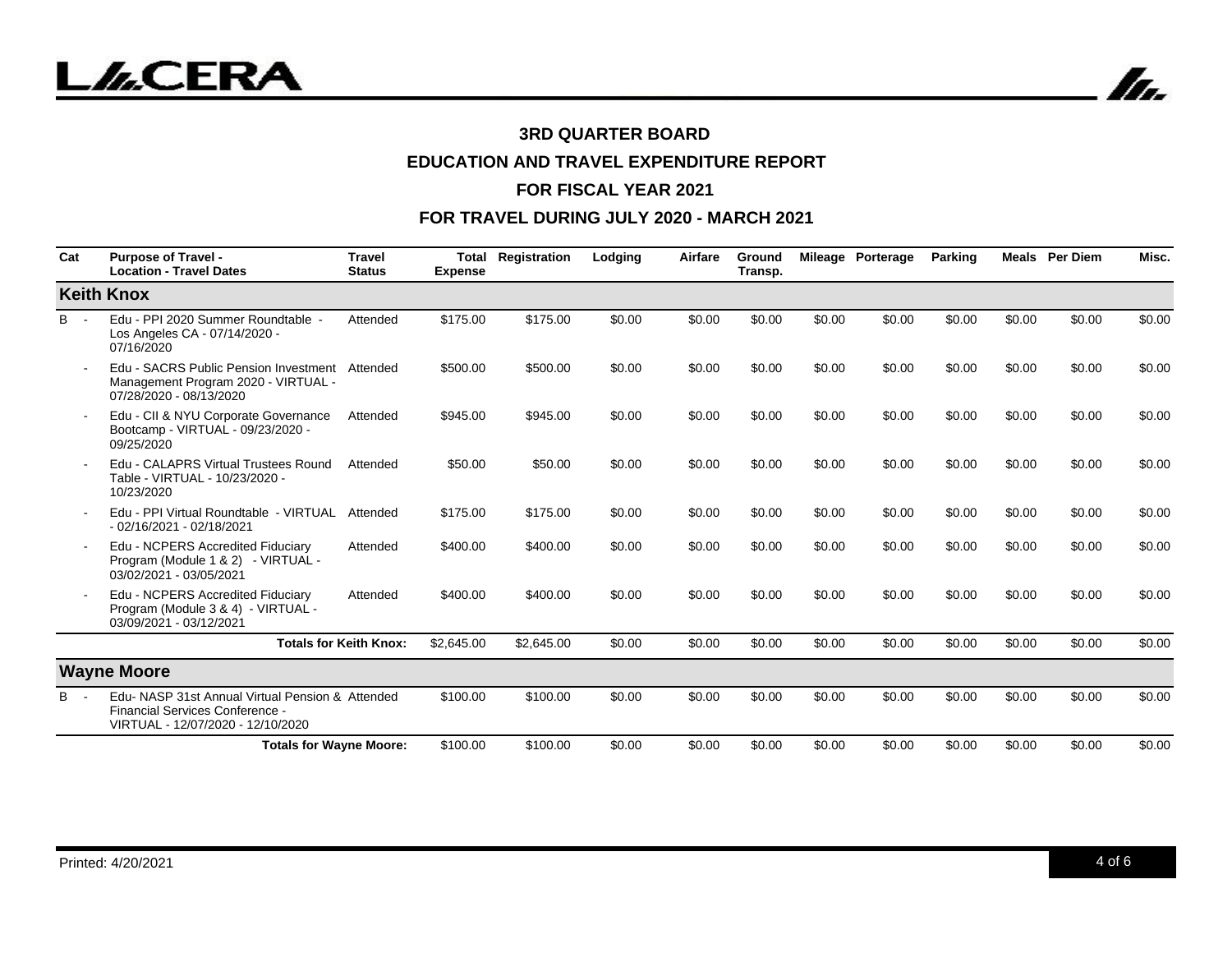

# **EDUCATION AND TRAVEL EXPENDITURE REPORT**

#### **FOR FISCAL YEAR 2021**

| Cat        | <b>Purpose of Travel -</b><br><b>Location - Travel Dates</b>                                                             | <b>Travel</b><br><b>Status</b> | Total<br><b>Expense</b> | Registration | Lodging | Airfare | Ground<br>Transp. |        | Mileage Porterage | <b>Parking</b> |        | <b>Meals</b> Per Diem | Misc.  |
|------------|--------------------------------------------------------------------------------------------------------------------------|--------------------------------|-------------------------|--------------|---------|---------|-------------------|--------|-------------------|----------------|--------|-----------------------|--------|
|            | <b>Ronald Okum</b>                                                                                                       |                                |                         |              |         |         |                   |        |                   |                |        |                       |        |
| B.         | Edu- 2020 SACRS Fall Virtual<br>Conference - VIRTUAL - 11/10/2020 -<br>11/13/2020                                        | Attended                       | \$120.00                | \$120.00     | \$0.00  | \$0.00  | \$0.00            | \$0.00 | \$0.00            | \$0.00         | \$0.00 | \$0.00                | \$0.00 |
|            | <b>Totals for Ronald Okum:</b>                                                                                           |                                | \$120.00                | \$120.00     | \$0.00  | \$0.00  | \$0.00            | \$0.00 | \$0.00            | \$0.00         | \$0.00 | \$0.00                | \$0.00 |
|            | <b>Gina Sanchez</b>                                                                                                      |                                |                         |              |         |         |                   |        |                   |                |        |                       |        |
| <b>B</b> - | Edu - CALAPRS Virtual Trustees Round<br>Table - VIRTUAL - 10/23/2020 -<br>10/23/2020                                     | Attended                       | \$50.00                 | \$50.00      | \$0.00  | \$0.00  | \$0.00            | \$0.00 | \$0.00            | \$0.00         | \$0.00 | \$0.00                | \$0.00 |
|            | Edu-2020 SACRS Fall Virtual<br>Conference - VIRTUAL - 11/10/2020 -<br>11/13/2020                                         | Attended                       | \$120.00                | \$120.00     | \$0.00  | \$0.00  | \$0.00            | \$0.00 | \$0.00            | \$0.00         | \$0.00 | \$0.00                | \$0.00 |
|            | Edu - Harvard Business School Executive Attended<br>Education - Audit Committees - VIRTUAL<br>$-11/12/2020 - 11/14/2020$ |                                | \$5,000.00              | \$5,000.00   | \$0.00  | \$0.00  | \$0.00            | \$0.00 | \$0.00            | \$0.00         | \$0.00 | \$0.00                | \$0.00 |
|            | Edu - NCPERS Fall Conference -<br>VIRTUAL - 02/02/2021 - 02/03/2021                                                      | Attended                       | \$300.00                | \$300.00     | \$0.00  | \$0.00  | \$0.00            | \$0.00 | \$0.00            | \$0.00         | \$0.00 | \$0.00                | \$0.00 |
|            | <b>Totals for Gina Sanchez:</b>                                                                                          |                                | \$5,470.00              | \$5,470.00   | \$0.00  | \$0.00  | \$0.00            | \$0.00 | \$0.00            | \$0.00         | \$0.00 | \$0.00                | \$0.00 |
|            | <b>Herman Santos</b>                                                                                                     |                                |                         |              |         |         |                   |        |                   |                |        |                       |        |
| <b>B</b> - | Edu-LAVCA's Annual Investor Meeting<br>$\sim$<br>VIRTUAL - 09/14/2020 - 09/17/2020                                       | Attended                       | \$595.00                | \$595.00     | \$0.00  | \$0.00  | \$0.00            | \$0.00 | \$0.00            | \$0.00         | \$0.00 | \$0.00                | \$0.00 |
|            | Edu- 2020 SACRS Fall Virtual<br>Conference - VIRTUAL - 11/10/2020 -<br>11/13/2020                                        | Attended                       | \$120.00                | \$120.00     | \$0.00  | \$0.00  | \$0.00            | \$0.00 | \$0.00            | \$0.00         | \$0.00 | \$0.00                | \$0.00 |
|            | Edu - PPI Virtual Roundtable - VIRTUAL<br>- 02/16/2021 - 02/18/2021                                                      | Attended                       | \$175.00                | \$175.00     | \$0.00  | \$0.00  | \$0.00            | \$0.00 | \$0.00            | \$0.00         | \$0.00 | \$0.00                | \$0.00 |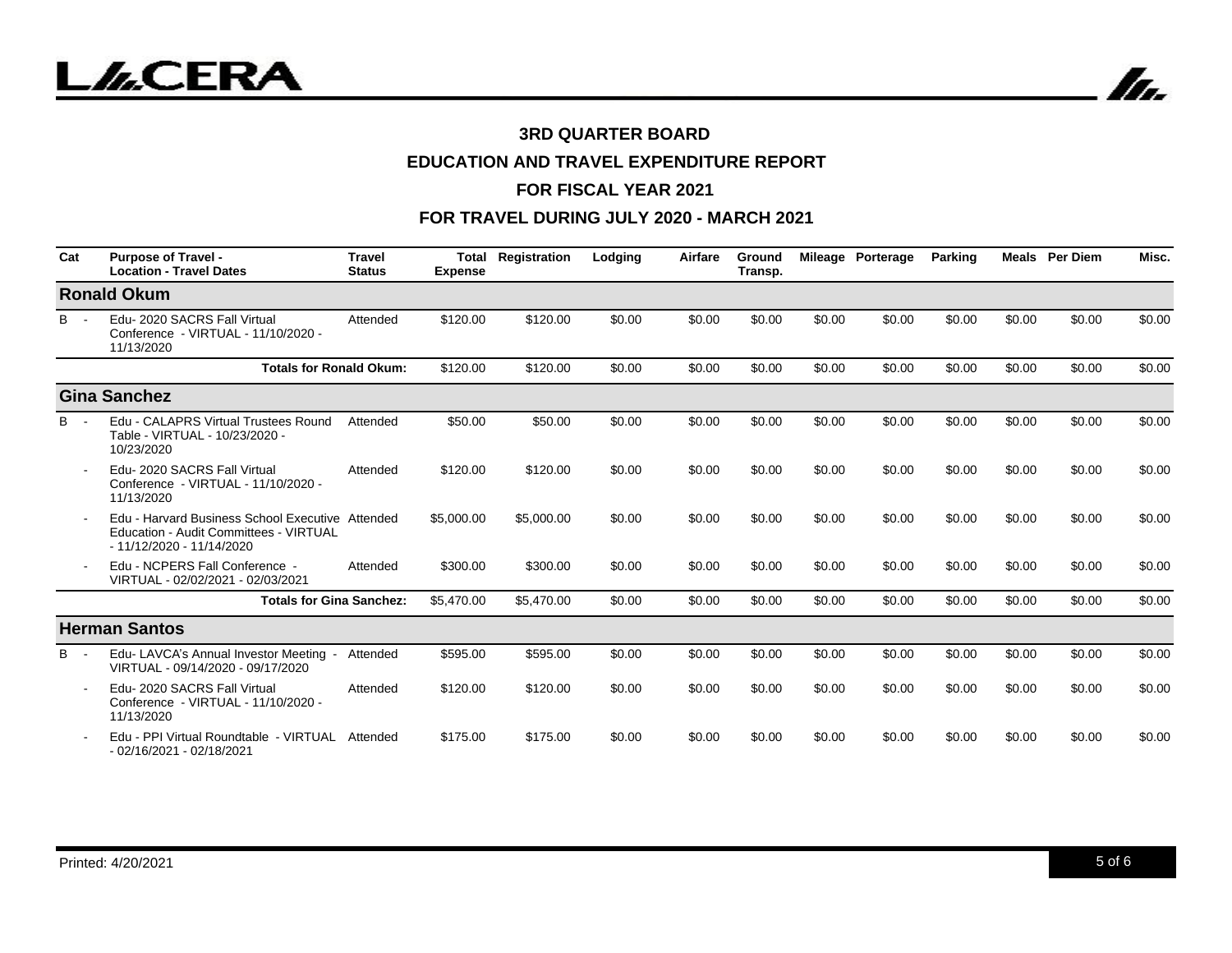

## **EDUCATION AND TRAVEL EXPENDITURE REPORT**

#### **FOR FISCAL YEAR 2021**

#### **FOR TRAVEL DURING JULY 2020 - MARCH 2021**

| Cat    | <b>Purpose of Travel -</b><br><b>Location - Travel Dates</b> | <b>Travel</b><br><b>Status</b>   | <b>Expense</b> | <b>Total Registration</b> | Lodging | Airfare | Ground<br>Transp. |        | Mileage Porterage | Parking |        | Meals Per Diem | Misc.  |
|--------|--------------------------------------------------------------|----------------------------------|----------------|---------------------------|---------|---------|-------------------|--------|-------------------|---------|--------|----------------|--------|
|        |                                                              | <b>Totals for Herman Santos:</b> | \$890.00       | \$890.00                  | \$0.00  | \$0.00  | \$0.00            | \$0.00 | \$0.00            | \$0.00  | \$0.00 | \$0.00         | \$0.00 |
| Cnt: 0 |                                                              | <b>Grand Totals:</b>             | \$15,670.00    | \$15,670.00               | \$0.00  | \$0.00  | \$0.00            | \$0.00 | \$0.00            | \$0.00  | \$0.00 | \$0.00         | \$0.00 |

Category Legend:

A - Pre-Approved/Board Approved

B - Educational Conferences and Administrative Meetings in CA where total cost is no more than \$2,000 per Trustee Travel Policy; Section III.A

C - Second of two conferences and/or meetings counted as one conference per Trustee Education Policy Section IV.C.2 and Trustee Travel Policy Section IV.

X - Canceled events for which expenses have been incurred.

Z - Trip was Canceled - Balance of \$0.00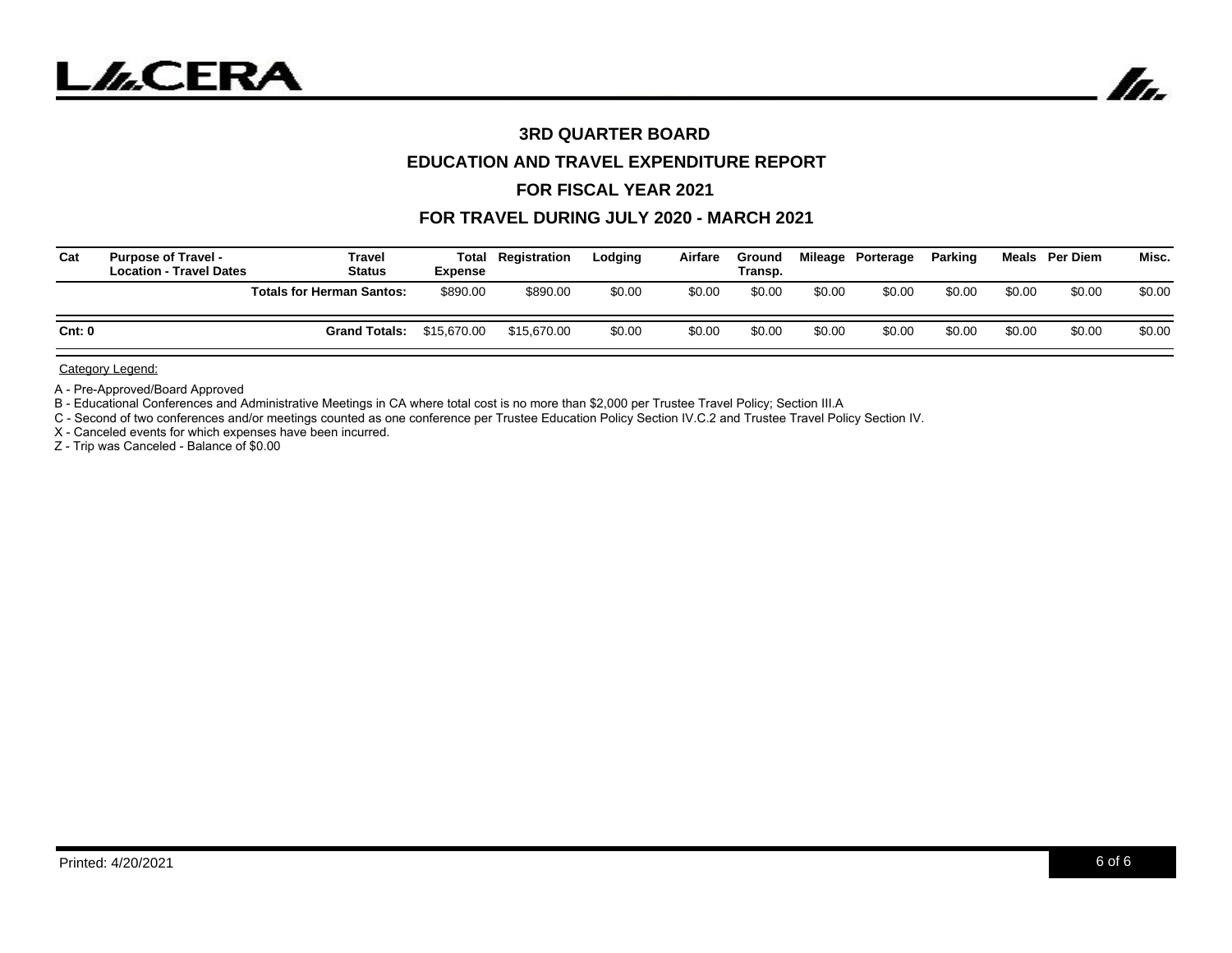



#### **3RD QUARTER STAFF**

## **EDUCATION AND TRAVEL EXPENDITURE REPORT**

#### **FOR FISCAL YEAR 2021**

| Attendee             | <b>Purpose of Travel -</b><br><b>Location - Travel Dates</b>                                    | <b>Travel</b><br><b>Status</b> | Total<br><b>Expense</b> | Registration | Lodging  | Airfare | Ground<br>Transp. | Mileage  | Porterage | <b>Parking</b> | Meals  | <b>Per Diem</b> | Misc.  |
|----------------------|-------------------------------------------------------------------------------------------------|--------------------------------|-------------------------|--------------|----------|---------|-------------------|----------|-----------|----------------|--------|-----------------|--------|
| <b>Systems</b>       |                                                                                                 |                                |                         |              |          |         |                   |          |           |                |        |                 |        |
| <b>Irwin Devries</b> | Admin - Conduct Site<br>Visit of Mesa, AZ<br>Facility - Mesa AZ -<br>12/03/2020 -<br>12/05/2020 | Attended                       | \$834.48                | \$0.00       | \$274.73 | \$0.00  | \$0.00            | \$419.75 | \$0.00    | \$0.00         | \$0.00 | \$140.00        | \$0.00 |
|                      | <b>Totals for Irwin Devries:</b>                                                                |                                | \$834.48                | \$0.00       | \$274.73 | \$0.00  | \$0.00            | \$419.75 | \$0.00    | \$0.00         | \$0.00 | \$140.00        | \$0.00 |
| Celso Templo         | Admin - Conduct Site<br>Visit of Mesa, AZ<br>Facility - Mesa AZ -<br>10/09/2020 -<br>10/09/2020 | Attended                       | \$440.45                | \$0.00       | \$0.00   | \$0.00  | \$0.00            | \$440.45 | \$0.00    | \$0.00         | \$0.00 | \$0.00          | \$0.00 |
|                      | <b>Totals for Celso Templo:</b>                                                                 |                                | \$440.45                | \$0.00       | \$0.00   | \$0.00  | \$0.00            | \$440.45 | \$0.00    | \$0.00         | \$0.00 | \$0.00          | \$0.00 |
| Cnt: 2               | <b>Totals for Systems:</b>                                                                      |                                | \$1,274.93              | \$0.00       | \$274.73 | \$0.00  | \$0.00            | \$860.20 | \$0.00    | \$0.00         | \$0.00 | \$140.00        | \$0.00 |
| Cnt: 2               |                                                                                                 | <b>Grand Totals:</b>           | \$1,274.93              | \$0.00       | \$274.73 | \$0.00  | \$0.00            | \$860.20 | \$0.00    | \$0.00         | \$0.00 | \$140.00        | \$0.00 |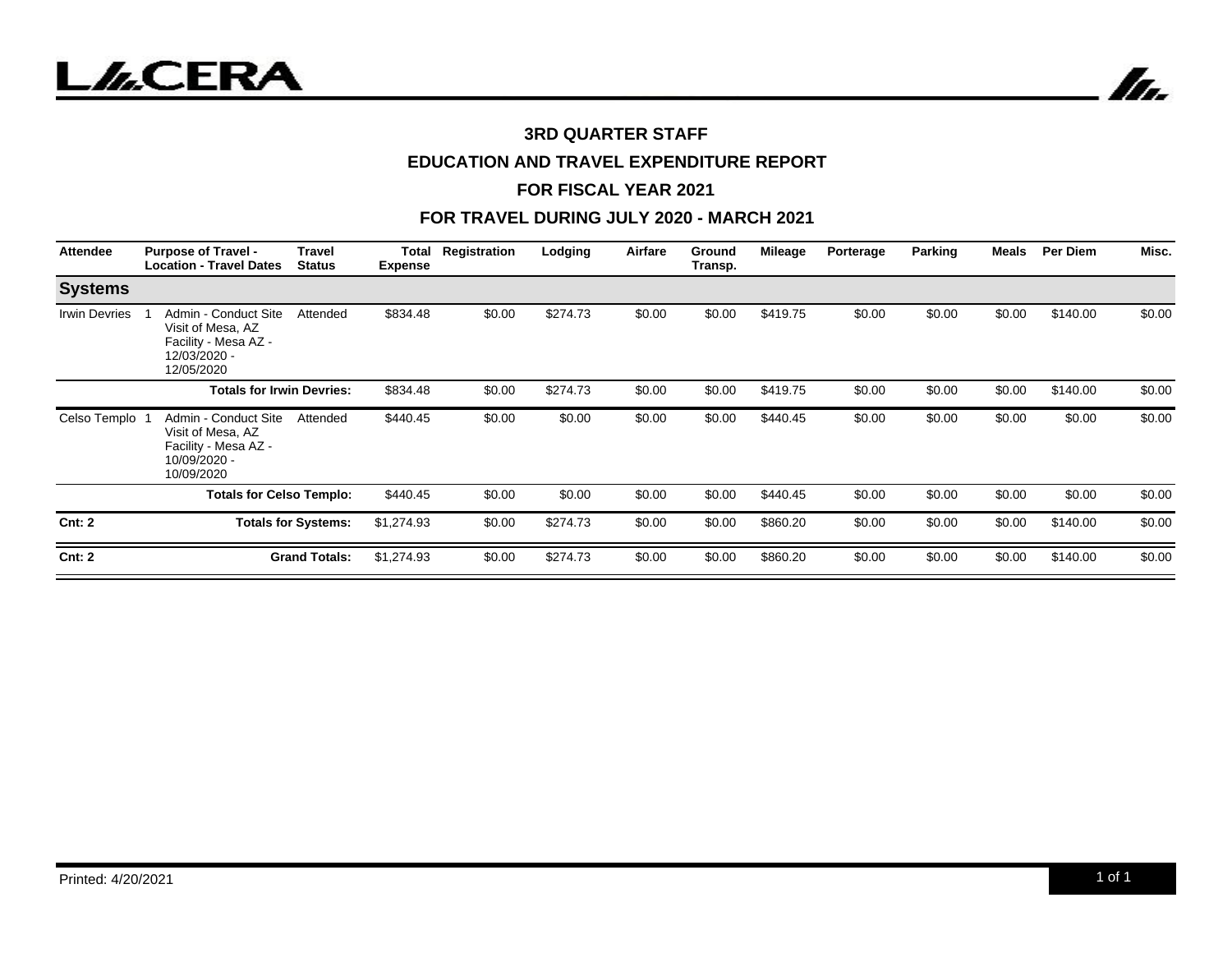# **LLCERA**



#### **FOR FISCAL YEAR 2020BOARD CANCELLATION AND CREDIT EXPENDITURES REPORT**

| FOR TRAVEL THROUGH THE 4TH QUARTER OF FY19-20 |  |
|-----------------------------------------------|--|
|-----------------------------------------------|--|

| Purpose of Travel - Location - Date - Travel Status           | Category Total            | <b>Expense</b> | Register Lodging |        | Airfare  | <b>Other Misc</b><br><b>Travel Exp. Pardon</b> | Chair | <b>Register</b> | <b>Register Credit Airfare</b><br>Credit (1802) Expiration Date Credit (1803) Expiration Date Pending |        | <b>Airfare Credit</b> | <b>Refund</b> |
|---------------------------------------------------------------|---------------------------|----------------|------------------|--------|----------|------------------------------------------------|-------|-----------------|-------------------------------------------------------------------------------------------------------|--------|-----------------------|---------------|
| <b>Vivian Gray</b>                                            |                           |                |                  |        |          |                                                |       |                 |                                                                                                       |        |                       |               |
| Admin - SACRS Program Committee and SACRS Board of            | Z                         | \$0.00         | \$0.00           | \$0.00 | \$0.00   | \$0.00                                         |       | \$0.00          |                                                                                                       | \$0.00 |                       | \$0.00        |
| Directors Meeting - Sacramento CA - 07/15/2019 - 07/19/2019 - |                           |                |                  |        |          |                                                |       |                 |                                                                                                       |        |                       |               |
| Canceled                                                      |                           |                |                  |        |          |                                                |       |                 |                                                                                                       |        |                       |               |
| Admin - SACRS Legislative Committee - Sacramento CA -         | Z                         | \$0.00         | \$0.00           | \$0.00 | \$0.00   | \$0.00                                         |       | \$0.00          |                                                                                                       | \$0.00 |                       | \$0.00        |
| 07/19/2019 - Canceled                                         |                           |                |                  |        |          |                                                |       |                 |                                                                                                       |        |                       |               |
| Admin - SACRS Program Committee and SACRS Board of            | Z                         | \$0.00         | \$0.00           | \$0.00 | \$0.00   | \$0.00                                         |       | \$0.00          |                                                                                                       | \$0.00 |                       | \$0.00        |
| Directors Meeting - Sacramento CA - 09/16/2019 - 09/17/2019 - |                           |                |                  |        |          |                                                |       |                 |                                                                                                       |        |                       |               |
| Canceled                                                      |                           |                |                  |        |          |                                                |       |                 |                                                                                                       |        |                       |               |
| Admin - SACRS Legislative Committee - Sacramento CA -         | Z                         | \$0.00         | \$0.00           | \$0.00 | \$0.00   | \$0.00                                         |       | \$0.00          |                                                                                                       | \$0.00 |                       | \$0.00        |
| 09/20/2019 - Canceled                                         |                           |                |                  |        |          |                                                |       |                 |                                                                                                       |        |                       |               |
| Admin - SACRS Legislative Committee - Sacramento CA -         | Z                         | \$0.00         | \$0.00           | \$0.00 | \$0.00   | \$0.00                                         |       | \$0.00          |                                                                                                       | \$0.00 |                       | \$0.00        |
| 10/19/2019 - Canceled                                         |                           |                |                  |        |          |                                                |       |                 |                                                                                                       |        |                       |               |
| Edu - KACALP Annual Conference - Los Angeles CA -             | Ζ                         | \$0.00         | \$0.00           | \$0.00 | \$0.00   | \$0.00                                         |       | \$0.00          |                                                                                                       | \$0.00 |                       | \$0.00        |
| 10/29/2019 - 10/30/2019 - Canceled                            |                           |                |                  |        |          |                                                |       |                 |                                                                                                       |        |                       |               |
| Edu - NASP 2020 "Day of Education in Private Equity" - Los    | Z                         | \$0.00         | \$0.00           | \$0.00 | \$0.00   | \$0.00                                         |       | \$0.00          |                                                                                                       | \$0.00 |                       | \$0.00        |
| Angeles CA - 03/26/2020 - 03/26/2020 - Host Canceled          |                           |                |                  |        |          |                                                |       |                 |                                                                                                       |        |                       |               |
| Edu - TBI Med Legal Conference - San Diego CA - 04/02/2020    | $\times$                  | \$299.00       | \$299.00         | \$0.00 | \$0.00   | \$0.00                                         | Yes   | \$0.00          |                                                                                                       | \$0.00 |                       | \$0.00        |
| - 04/04/2020 - Host Canceled                                  |                           |                |                  |        |          |                                                |       |                 |                                                                                                       |        |                       |               |
| Edu - Trustee Leadership Forum (TLF) Trustee Forum -          | X                         | \$275.00       | \$0.00           | \$0.00 | \$275.00 | \$0.00                                         | Yes   | \$0.00          |                                                                                                       | \$0.00 |                       | \$0.00        |
| Boston MA - 06/08/2020 - 06/10/2020 - Host Canceled           | Attendee Totals: \$574.00 |                | \$299.00         | \$0.00 |          |                                                |       | \$0.00          |                                                                                                       |        |                       | \$0.00        |
|                                                               |                           |                |                  |        | \$275.00 | \$0.00                                         |       |                 |                                                                                                       | \$0.00 |                       |               |
| <b>David Green</b>                                            |                           |                |                  |        |          |                                                |       |                 |                                                                                                       |        |                       |               |
| Edu - 2019 Fortune Brainstorm Tech Conference - Aspen CO -    | Z                         | \$0.00         | \$0.00           | \$0.00 | \$0.00   | \$0.00                                         |       | \$0.00          |                                                                                                       | \$0.00 |                       | \$0.00        |
| 07/15/2019 - 07/17/2019 - Canceled                            |                           |                |                  |        |          |                                                |       |                 |                                                                                                       |        |                       |               |
|                                                               | Attendee Totals: \$0.00   |                | \$0.00           | \$0.00 | \$0.00   | \$0.00                                         |       | \$0.00          |                                                                                                       | \$0.00 |                       | \$0.00        |
| <b>James Harris</b>                                           |                           |                |                  |        |          |                                                |       |                 |                                                                                                       |        |                       |               |
| Edu - CALAPRS Advanced Principles of Pension Management       | Z                         | \$0.00         | \$0.00           | \$0.00 | \$0.00   | \$0.00                                         |       | \$0.00          |                                                                                                       | \$0.00 |                       | \$0.00        |
| for Trustees - Los Angeles CA - 03/30/2020 - 04/01/2020 -     |                           |                |                  |        |          |                                                |       |                 |                                                                                                       |        |                       |               |
| <b>Host Canceled</b>                                          |                           |                |                  |        |          |                                                |       |                 |                                                                                                       |        |                       |               |
|                                                               | Attendee Totals: \$0.00   |                | \$0.00           | \$0.00 | \$0.00   | \$0.00                                         |       | \$0.00          |                                                                                                       | \$0.00 |                       | \$0.00        |
| <b>Shawn Kehoe</b>                                            |                           |                |                  |        |          |                                                |       |                 |                                                                                                       |        |                       |               |
| Edu - National Association of Corporate Directors - Global    | $\times$                  | \$500.00       | \$500.00         | \$0.00 | \$0.00   | \$0.00                                         | Yes   | \$4,265.50      | 10/31/2021                                                                                            | \$0.00 |                       | \$0.00        |
| Board Leaders' Summit - Washington D.C. MD - 09/21/2019 -     |                           |                |                  |        |          |                                                |       |                 |                                                                                                       |        |                       |               |
| 09/24/2019 - Canceled                                         |                           |                |                  |        |          |                                                |       |                 |                                                                                                       |        |                       |               |
| Edu - 2019 Pacific Pension Institute Executive Seminar and    | Z                         | \$0.00         | \$0.00           | \$0.00 | \$0.00   | \$0.00                                         |       | \$0.00          |                                                                                                       | \$0.00 |                       | \$0.00        |
| Asia Roundtable - Shanghai, China; Hong Kong, China -         |                           |                |                  |        |          |                                                |       |                 |                                                                                                       |        |                       |               |
| 11/03/2019 - 11/08/2019 - Canceled                            |                           |                |                  |        |          |                                                |       |                 |                                                                                                       |        |                       |               |
| Edu - IAFCI 2020 Cyber Fraud Summit - Austin TX -             | Z                         | \$0.00         | \$0.00           | \$0.00 | \$0.00   | \$0.00                                         |       | \$0.00          |                                                                                                       | \$0.00 |                       | \$0.00        |
| 04/15/2020 - 04/16/2020 - Host Canceled                       |                           |                |                  |        |          |                                                |       |                 |                                                                                                       |        |                       |               |
|                                                               | Attendee Totals: \$500.00 |                | \$500.00         | \$0.00 | \$0.00   | \$0.00                                         |       | \$4,265.50      |                                                                                                       | \$0.00 |                       | \$0.00        |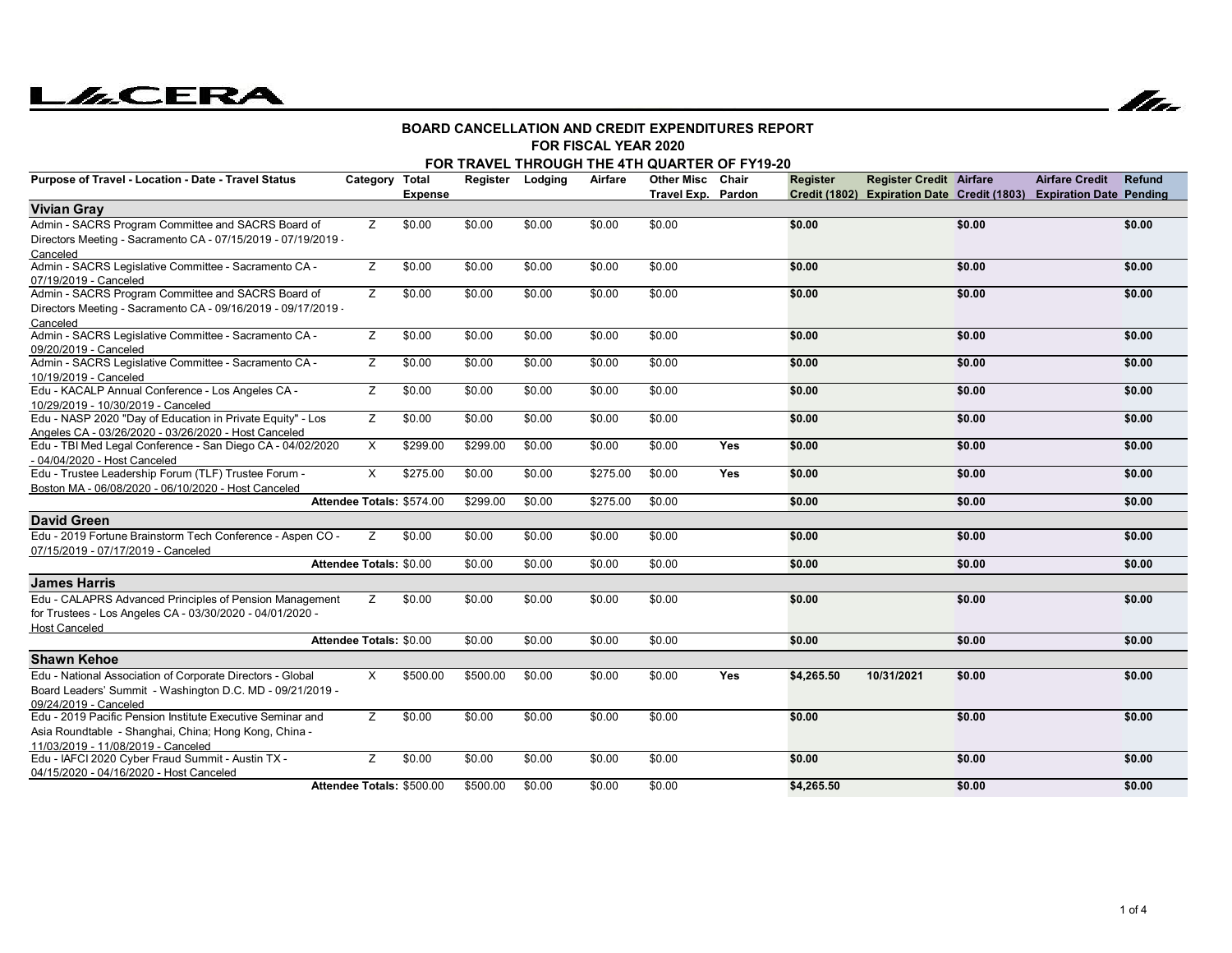# **LACERA**



#### **FOR FISCAL YEAR 2020BOARD CANCELLATION AND CREDIT EXPENDITURES REPORT**

| FOR TRAVEL THROUGH THE 4TH QUARTER OF FY19-20<br><b>Register Credit Airfare</b><br>Category Total<br>Register Lodging<br>Airfare<br><b>Other Misc Chair</b><br><b>Airfare Credit</b><br><b>Refund</b><br><b>Register</b><br>Credit (1802) Expiration Date Credit (1803) Expiration Date Pending<br>Travel Exp. Pardon<br><b>Expense</b><br>\$0.00<br>\$0.00<br>\$0.00<br>\$0.00<br>\$0.00<br>\$0.00<br>\$0.00<br>\$0.00<br>Z<br>\$0.00<br>\$0.00<br>\$0.00<br><b>Attendee Totals: \$0.00</b><br>\$0.00<br>\$0.00<br>\$0.00<br>\$0.00<br>\$0.00<br>\$0.00<br>\$0.00<br>Z<br>\$0.00<br>\$0.00<br>\$0.00<br>\$0.00<br>\$0.00<br>Z<br>\$0.00<br>\$0.00<br>\$0.00<br>\$0.00<br>\$0.00<br>\$0.00<br>\$0.00<br>\$0.00<br>z<br>\$0.00<br>\$0.00<br>\$0.00<br>\$0.00<br>\$0.00<br>\$0.00<br>\$0.00<br>\$0.00<br>Z<br>\$0.00<br>\$0.00<br>\$0.00<br>\$0.00<br>\$0.00<br>\$0.00<br>\$0.00<br>\$0.00<br>Z.<br>\$0.00<br>\$0.00<br>\$0.00<br>\$0.00<br>\$0.00<br>\$0.00<br>\$0.00<br>\$0.00<br>\$0.00<br>\$0.00<br>\$0.00<br>Z.<br>\$0.00<br>\$0.00<br>\$0.00<br>\$0.00<br>\$0.00<br>Z<br>\$0.00<br>\$0.00<br>\$0.00<br>\$0.00<br>\$0.00<br>\$0.00<br>\$0.00<br>\$0.00 |                                |        |        |        |                   |        |     |        |  |        |  |        |  |
|-----------------------------------------------------------------------------------------------------------------------------------------------------------------------------------------------------------------------------------------------------------------------------------------------------------------------------------------------------------------------------------------------------------------------------------------------------------------------------------------------------------------------------------------------------------------------------------------------------------------------------------------------------------------------------------------------------------------------------------------------------------------------------------------------------------------------------------------------------------------------------------------------------------------------------------------------------------------------------------------------------------------------------------------------------------------------------------------------------------------------------------------------------------|--------------------------------|--------|--------|--------|-------------------|--------|-----|--------|--|--------|--|--------|--|
| Purpose of Travel - Location - Date - Travel Status                                                                                                                                                                                                                                                                                                                                                                                                                                                                                                                                                                                                                                                                                                                                                                                                                                                                                                                                                                                                                                                                                                       |                                |        |        |        |                   |        |     |        |  |        |  |        |  |
| Joseph Kelly                                                                                                                                                                                                                                                                                                                                                                                                                                                                                                                                                                                                                                                                                                                                                                                                                                                                                                                                                                                                                                                                                                                                              |                                |        |        |        |                   |        |     |        |  |        |  |        |  |
| Edu - PPI 2019 Summer Roundtable - Chicago IL - 07/10/2019                                                                                                                                                                                                                                                                                                                                                                                                                                                                                                                                                                                                                                                                                                                                                                                                                                                                                                                                                                                                                                                                                                |                                |        |        |        |                   |        |     |        |  |        |  |        |  |
| - 07/12/2019 - Canceled                                                                                                                                                                                                                                                                                                                                                                                                                                                                                                                                                                                                                                                                                                                                                                                                                                                                                                                                                                                                                                                                                                                                   |                                |        |        |        |                   |        |     |        |  |        |  |        |  |
|                                                                                                                                                                                                                                                                                                                                                                                                                                                                                                                                                                                                                                                                                                                                                                                                                                                                                                                                                                                                                                                                                                                                                           |                                |        |        |        |                   |        |     |        |  |        |  |        |  |
| <b>Keith Knox</b>                                                                                                                                                                                                                                                                                                                                                                                                                                                                                                                                                                                                                                                                                                                                                                                                                                                                                                                                                                                                                                                                                                                                         |                                |        |        |        |                   |        |     |        |  |        |  |        |  |
| Edu - CII's Trustee Training Course for California Public Fund<br>Trustees - Berkeley CA - 10/4/2019 - 10/4/2019 - Host<br>Canceled                                                                                                                                                                                                                                                                                                                                                                                                                                                                                                                                                                                                                                                                                                                                                                                                                                                                                                                                                                                                                       |                                |        |        |        |                   |        |     |        |  |        |  |        |  |
| Edu - NASP 2020 "Day of Education in Private Equity" - Los<br>Angeles CA - 03/26/2020 - 03/26/2020 - Host Canceled                                                                                                                                                                                                                                                                                                                                                                                                                                                                                                                                                                                                                                                                                                                                                                                                                                                                                                                                                                                                                                        |                                |        |        |        |                   |        |     |        |  |        |  |        |  |
| Edu - IFEBP Wharton Portfolio Concepts and Management -<br>Philadelphia PA - 04/20/2020 - 04/23/2020 - Host Canceled                                                                                                                                                                                                                                                                                                                                                                                                                                                                                                                                                                                                                                                                                                                                                                                                                                                                                                                                                                                                                                      |                                |        |        |        |                   |        |     |        |  |        |  |        |  |
| Edu - SACRS: Don't Stop Thinking About Tomorrow; China A-<br>Share Market & Opportunities - Webinar - 05/13/2020 -<br>05/13/2020 - Canceled                                                                                                                                                                                                                                                                                                                                                                                                                                                                                                                                                                                                                                                                                                                                                                                                                                                                                                                                                                                                               |                                |        |        |        |                   |        |     |        |  |        |  |        |  |
| Edu - SACRS: Private Markets Today Vs. The Global Financial<br>Crisis - Webinar - 05/14/2020 - 05/14/2020 - Canceled                                                                                                                                                                                                                                                                                                                                                                                                                                                                                                                                                                                                                                                                                                                                                                                                                                                                                                                                                                                                                                      |                                |        |        |        |                   |        |     |        |  |        |  |        |  |
| Edu - SACRS: Cash Flows & Investment Management in the<br>Time of COVID-19 - Webinar - 05/15/2020 - 05/15/2020 -<br>Canceled                                                                                                                                                                                                                                                                                                                                                                                                                                                                                                                                                                                                                                                                                                                                                                                                                                                                                                                                                                                                                              |                                |        |        |        |                   |        |     |        |  |        |  |        |  |
| Edu - SACRS: Private Market Investing in a Late-Cycle Market<br>or Private Market Investing in the 8th Inning - Webinar -<br>05/20/2020 - 05/20/2020 - Canceled                                                                                                                                                                                                                                                                                                                                                                                                                                                                                                                                                                                                                                                                                                                                                                                                                                                                                                                                                                                           |                                |        |        |        |                   |        |     |        |  |        |  |        |  |
| Edu - SACRS: Litigation 101 & Current Cases - Webinar -<br>05/20/2020 - 05/20/2020 - Canceled                                                                                                                                                                                                                                                                                                                                                                                                                                                                                                                                                                                                                                                                                                                                                                                                                                                                                                                                                                                                                                                             | Z                              | \$0.00 | \$0.00 | \$0.00 | \$0.00            | \$0.00 |     | \$0.00 |  | \$0.00 |  | \$0.00 |  |
|                                                                                                                                                                                                                                                                                                                                                                                                                                                                                                                                                                                                                                                                                                                                                                                                                                                                                                                                                                                                                                                                                                                                                           | Attendee Totals: \$0.00        |        | \$0.00 | \$0.00 | \$0.00            | \$0.00 |     | \$0.00 |  | \$0.00 |  | \$0.00 |  |
| <b>Wayne Moore</b>                                                                                                                                                                                                                                                                                                                                                                                                                                                                                                                                                                                                                                                                                                                                                                                                                                                                                                                                                                                                                                                                                                                                        |                                |        |        |        |                   |        |     |        |  |        |  |        |  |
| Edu - Cll's Trustee Training Course for California Public Fund<br>Trustees - Berkeley CA - 10/4/2019 - 10/4/2019 - Host<br>Canceled                                                                                                                                                                                                                                                                                                                                                                                                                                                                                                                                                                                                                                                                                                                                                                                                                                                                                                                                                                                                                       | Z                              | \$0.00 | \$0.00 | \$0.00 | \$0.00            | \$0.00 |     | \$0.00 |  | \$0.00 |  | \$0.00 |  |
| Edu- CII Spring 2020 Conference and 35th Anniversary<br>Celebration - Washington D.C. MD - 03/09/2020 - 03/11/2020 -<br>Canceled                                                                                                                                                                                                                                                                                                                                                                                                                                                                                                                                                                                                                                                                                                                                                                                                                                                                                                                                                                                                                          | X                              | \$0.00 | \$0.00 | \$0.00 | \$1,776.08 \$0.00 |        | Yes | \$0.00 |  | \$0.00 |  | \$0.00 |  |
| Edu - NASP 2020 "Day of Education in Private Equity" - Los<br>Angeles CA - 03/26/2020 - 03/26/2020 - Host Canceled                                                                                                                                                                                                                                                                                                                                                                                                                                                                                                                                                                                                                                                                                                                                                                                                                                                                                                                                                                                                                                        | Z.                             | \$0.00 | \$0.00 | \$0.00 | \$0.00            | \$0.00 |     | \$0.00 |  | \$0.00 |  | \$0.00 |  |
|                                                                                                                                                                                                                                                                                                                                                                                                                                                                                                                                                                                                                                                                                                                                                                                                                                                                                                                                                                                                                                                                                                                                                           | <b>Attendee Totals: \$0.00</b> |        | \$0.00 | \$0.00 | \$1,776.08 \$0.00 |        |     | \$0.00 |  | \$0.00 |  | \$0.00 |  |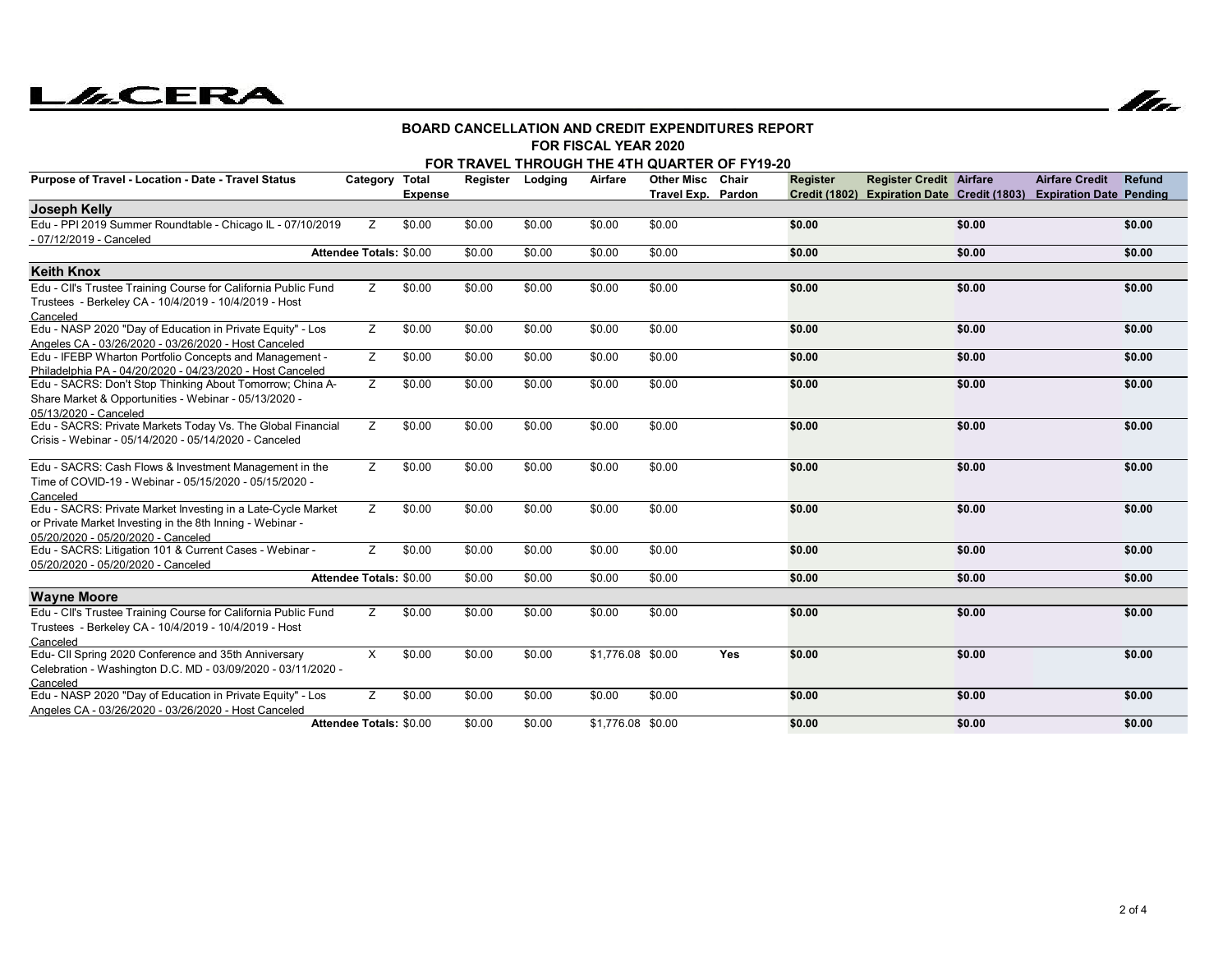# **LILCERA**



 $\overline{\phantom{a}}$ 

#### **FOR FISCAL YEAR 2020BOARD CANCELLATION AND CREDIT EXPENDITURES REPORT**

| <b>I UN I IUUML I LAN 4040</b><br>FOR TRAVEL THROUGH THE 4TH QUARTER OF FY19-20 |                         |                                      |                  |            |                   |                    |            |          |                                                                     |          |                       |        |  |
|---------------------------------------------------------------------------------|-------------------------|--------------------------------------|------------------|------------|-------------------|--------------------|------------|----------|---------------------------------------------------------------------|----------|-----------------------|--------|--|
|                                                                                 |                         |                                      |                  |            |                   |                    |            |          |                                                                     |          |                       |        |  |
| Purpose of Travel - Location - Date - Travel Status                             | Category Total          |                                      | Register Lodging |            | Airfare           | <b>Other Misc</b>  | Chair      | Register | <b>Register Credit Airfare</b>                                      |          | <b>Airfare Credit</b> | Refund |  |
| <b>David Muir</b>                                                               |                         | <b>Expense</b>                       |                  |            |                   | Travel Exp. Pardon |            |          | Credit (1802) Expiration Date Credit (1803) Expiration Date Pending |          |                       |        |  |
|                                                                                 |                         |                                      |                  |            |                   |                    |            |          |                                                                     |          |                       |        |  |
| Edu- CII Spring 2020 Conference and 35th Anniversary                            | Z                       | \$0.00                               | \$0.00           | \$0.00     | \$0.00            | \$0.00             |            | \$0.00   |                                                                     | \$0.00   |                       | \$0.00 |  |
| Celebration - Washington D.C. MD - 03/09/2020 - 03/11/2020 -                    |                         |                                      |                  |            |                   |                    |            |          |                                                                     |          |                       |        |  |
| Canceled                                                                        |                         |                                      |                  |            |                   |                    |            |          |                                                                     |          |                       |        |  |
|                                                                                 | Attendee Totals: \$0.00 |                                      | \$0.00           | \$0.00     | \$0.00            | \$0.00             |            | \$0.00   |                                                                     | \$0.00   |                       | \$0.00 |  |
| <b>William Pryor</b>                                                            |                         |                                      |                  |            |                   |                    |            |          |                                                                     |          |                       |        |  |
| Edu - NCPERS 2019 Public Safety Conference - New Orleans                        | X                       | \$0.00                               | \$0.00           | \$0.00     | \$0.00            | \$0.00             |            | \$0.00   |                                                                     | \$522.30 | 11/3/2021             | \$0.00 |  |
| LA - 10/27/2019 - 10/30/2019 - Canceled                                         |                         |                                      |                  |            |                   |                    |            |          |                                                                     |          |                       |        |  |
|                                                                                 | Attendee Totals: \$0.00 |                                      | \$0.00           | \$0.00     | \$0.00            | \$0.00             |            | \$0.00   |                                                                     | \$522.30 |                       | \$0.00 |  |
| <b>Les Robbins</b>                                                              |                         |                                      |                  |            |                   |                    |            |          |                                                                     |          |                       |        |  |
| Edu - CRCEA Fall 2019 Conference - Rohnert Park CA -                            | X                       | \$291.95                             | \$0.00           | \$0.00     | \$291.95          | \$0.00             | Yes        | \$0.00   |                                                                     | \$0.00   |                       | \$0.00 |  |
| 10/28/2019 - 10/30/2019 - Host Canceled                                         |                         |                                      |                  |            |                   |                    |            |          |                                                                     |          |                       |        |  |
|                                                                                 |                         | Attendee Totals: \$291.95            | \$0.00           | \$0.00     | \$291.95          | \$0.00             |            | \$0.00   |                                                                     | \$0.00   |                       | \$0.00 |  |
| <b>Gina Sanchez</b>                                                             |                         |                                      |                  |            |                   |                    |            |          |                                                                     |          |                       |        |  |
| Edu - NACI Engage - Oakland CA - 03/24/2020 - 03/25/2020 -                      | Z                       | \$0.00                               | \$0.00           | \$0.00     | \$0.00            | \$0.00             |            | \$0.00   |                                                                     | \$0.00   |                       | \$0.00 |  |
| Canceled                                                                        |                         |                                      |                  |            |                   |                    |            |          |                                                                     |          |                       |        |  |
| Edu - NASP 2020 "Day of Education in Private Equity" - Los                      | Z                       | \$0.00                               | \$0.00           | \$0.00     | \$0.00            | \$0.00             |            | \$0.00   |                                                                     | \$0.00   |                       | \$0.00 |  |
| Angeles CA - 03/26/2020 - 03/26/2020 - Host Canceled                            |                         |                                      |                  |            |                   |                    |            |          |                                                                     |          |                       |        |  |
| Edu - Pomerantz Roundtable Event - Beverly Hills CA -                           | Z                       | \$0.00                               | \$0.00           | \$0.00     | \$0.00            | \$0.00             |            | \$0.00   |                                                                     | \$0.00   |                       | \$0.00 |  |
| 06/16/2020 - 06/16/2020 - Host Canceled                                         |                         |                                      |                  |            |                   |                    |            |          |                                                                     |          |                       |        |  |
|                                                                                 | Attendee Totals: \$0.00 |                                      | \$0.00           | \$0.00     | \$0.00            | \$0.00             |            | \$0.00   |                                                                     | \$0.00   |                       | \$0.00 |  |
| <b>Herman Santos</b>                                                            |                         |                                      |                  |            |                   |                    |            |          |                                                                     |          |                       |        |  |
| Edu - INCA Investments Latin American Investments                               | $\times$                | \$1.858.15                           | \$0.00           | \$1.579.75 | \$278.40          | \$0.00             | Yes        | \$0.00   |                                                                     | \$0.00   |                       | \$0.00 |  |
| Conference - Buenos Aires, Argentina - 10/16/2019 -                             |                         |                                      |                  |            |                   |                    |            |          |                                                                     |          |                       |        |  |
| 10/17/2019 - Canceled                                                           |                         |                                      |                  |            |                   |                    |            |          |                                                                     |          |                       |        |  |
| Edu - 2020 ICGN Seoul Conference - Seoul, South Korea -                         | X.                      | \$45.08                              | \$23.48          | \$0.00     | \$21.60           | \$0.00             | <b>Yes</b> | \$0.00   |                                                                     | \$0.00   |                       | \$0.00 |  |
| 02/25/2020 - 02/28/2020 - Host Canceled                                         |                         |                                      |                  |            |                   |                    |            |          |                                                                     |          |                       |        |  |
| Edu- CII Spring 2020 Conference and 35th Anniversary                            | X.                      | \$362.20                             | \$0.00           | \$0.00     | \$1,081.80 \$0.00 |                    | <b>Yes</b> | \$0.00   |                                                                     | \$0.00   |                       | \$0.00 |  |
| Celebration - Washington D.C. MD - 03/09/2020 - 03/11/2020 -                    |                         |                                      |                  |            |                   |                    |            |          |                                                                     |          |                       |        |  |
| Canceled                                                                        |                         |                                      |                  |            |                   |                    |            |          |                                                                     |          |                       |        |  |
| Edu - NASP 2020 "Day of Education in Private Equity" - Los                      | Z.                      | \$0.00                               | \$0.00           | \$0.00     | \$0.00            | \$0.00             |            | \$0.00   |                                                                     | \$0.00   |                       | \$0.00 |  |
| Angeles CA - 03/26/2020 - 03/26/2020 - Host Canceled                            |                         |                                      |                  |            |                   |                    |            |          |                                                                     |          |                       |        |  |
| Edu - TBI Med Legal Conference - San Diego CA - 04/02/2020                      | X.                      | \$299.00                             | \$299.00         | \$0.00     | \$0.00            | \$0.00             | Yes        | \$0.00   |                                                                     | \$0.00   |                       | \$0.00 |  |
| - 04/04/2020 - Host Canceled                                                    |                         |                                      |                  |            |                   |                    |            |          |                                                                     |          |                       |        |  |
|                                                                                 |                         | Attendee Totals: \$2,564.43 \$322.48 |                  | \$1,579.75 | \$1,381.80 \$0.00 |                    |            | \$0.00   |                                                                     | \$0.00   |                       | \$0.00 |  |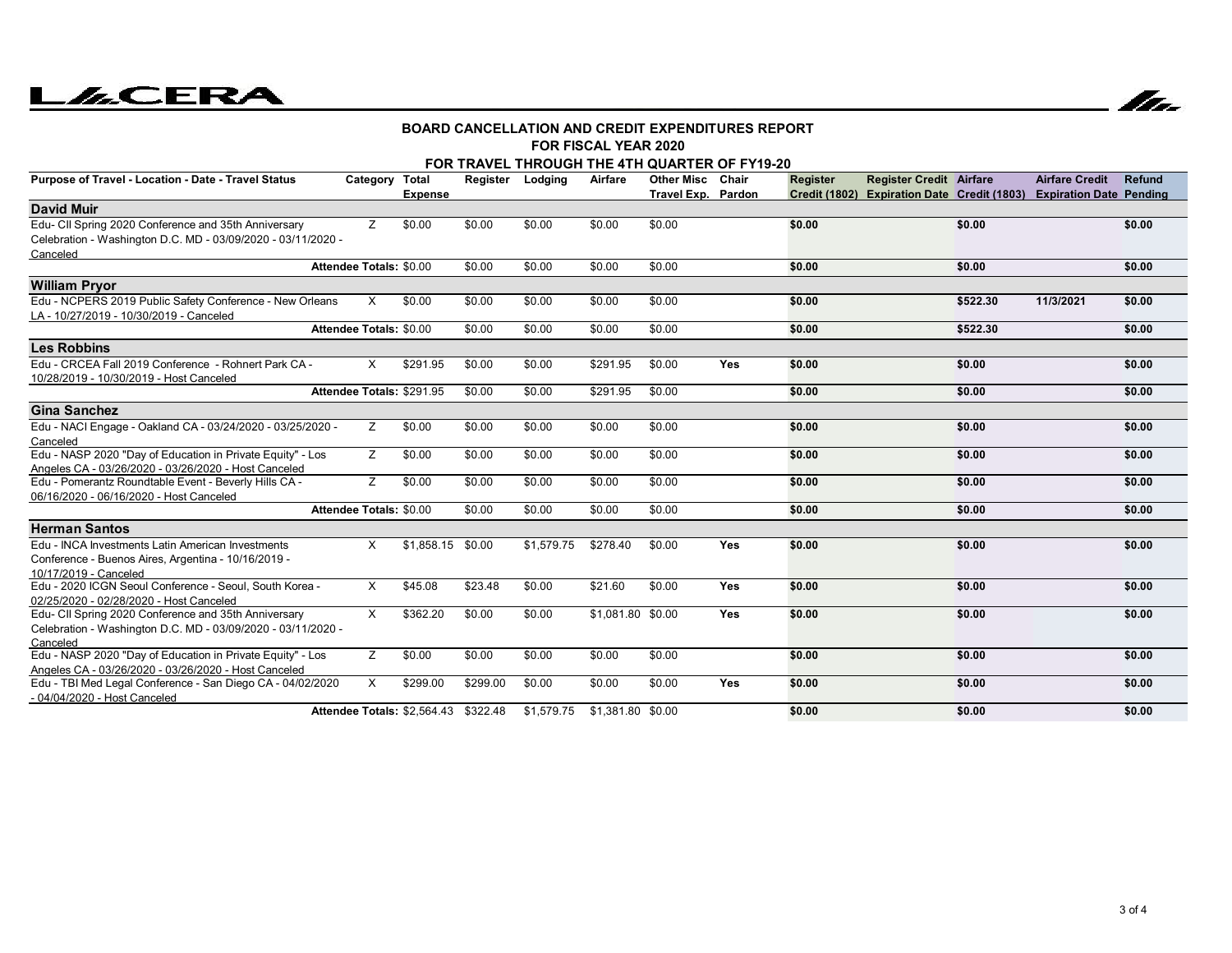# **LACERA**



#### **FOR FISCAL YEAR 2020BOARD CANCELLATION AND CREDIT EXPENDITURES REPORT**

#### **FOR TRAVEL THROUGH THE 4TH QUARTER OF FY19-20**

| <b>Purpose of Travel - Location - Date - Travel Status</b> | Category                  | Total                                          | Register | Lodging | Airfare            | Other Misc         | Chair      | Register   | <b>Register Credit Airfare</b>              |          | <b>Airfare Credit</b>          | <b>Refund</b> |
|------------------------------------------------------------|---------------------------|------------------------------------------------|----------|---------|--------------------|--------------------|------------|------------|---------------------------------------------|----------|--------------------------------|---------------|
|                                                            |                           | <b>Expense</b>                                 |          |         |                    | Travel Exp. Pardon |            |            | Credit (1802) Expiration Date Credit (1803) |          | <b>Expiration Date Pending</b> |               |
| Gina Zapanta                                               |                           |                                                |          |         |                    |                    |            |            |                                             |          |                                |               |
| Edu - IFEBP 65th Employee Benefits Conference - San Diego  |                           | \$0.00                                         | \$0.00   | \$0.00  | \$0.00             | \$0.00             |            | \$0.00     |                                             | \$0.00   |                                | \$0.00        |
| CA - 10/20/2019 - 10/23/2019 - Canceled                    |                           |                                                |          |         |                    |                    |            |            |                                             |          |                                |               |
| Edu - NCPERS 2019 Public Safety COnference - New Orleans   |                           | \$0.00                                         | \$0.00   | \$0.00  | \$0.00             | \$0.00             |            | \$0.00     |                                             | \$0.00   |                                | \$0.00        |
| LA - 10/27/2019 - 10/30/2019 - Canceled                    |                           |                                                |          |         |                    |                    |            |            |                                             |          |                                |               |
| Edu - TBI Med Legal Conference - San Diego CA - 04/02/2020 | X                         | \$299.00                                       | \$299.00 | \$0.00  | \$0.00             | \$0.00             | <b>Yes</b> | \$0.00     |                                             | \$0.00   |                                | \$0.00        |
| - 04/04/2020 - Host Canceled                               |                           |                                                |          |         |                    |                    |            |            |                                             |          |                                |               |
|                                                            | Attendee Totals: \$299.00 |                                                | \$299.00 | \$0.00  | \$0.00             | \$0.00             |            | \$0.00     |                                             | \$0.00   |                                | \$0.00        |
|                                                            |                           |                                                |          |         |                    |                    |            |            |                                             |          |                                |               |
|                                                            |                           | Grand Totals: \$4.229.38 \$1.420.48 \$1.579.75 |          |         | $$3.724.83$ \$0.00 |                    |            | \$4.265.50 |                                             | \$522.30 |                                | \$0.00        |

Category Legend:

X - Canceled events for which expenses have been incurred

Z - Canceled events for which no expenses have been incurred